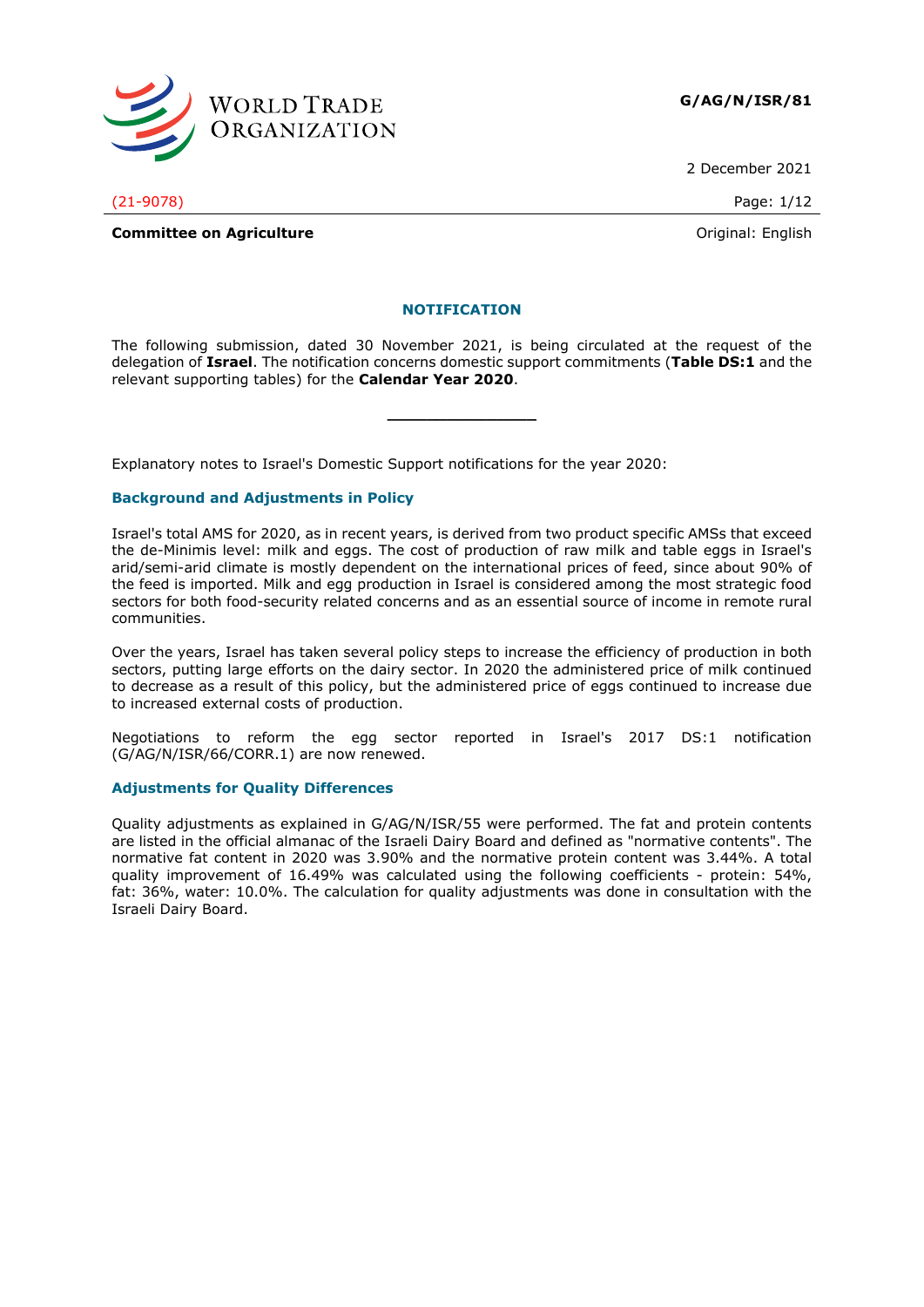## **Table DS:1**

#### **DOMESTIC SUPPORT: ISRAEL**

# REPORTING PERIOD: CALENDAR YEAR 2020

# *Current Total Aggregate Measurement of Support*

| <b>Total AMS commitment level</b>                | Currency                                    | <b>Current Total AMS</b>               |  |  |
|--------------------------------------------------|---------------------------------------------|----------------------------------------|--|--|
| n Section I of Part IV of the Schedule)<br>from) | (from Section I of Part IV of the Schedule) | Supporting Tables)<br>from attached Su |  |  |
|                                                  |                                             |                                        |  |  |
| 568,980                                          | USD/thousand                                | ۔۔661,951                              |  |  |

- 2 -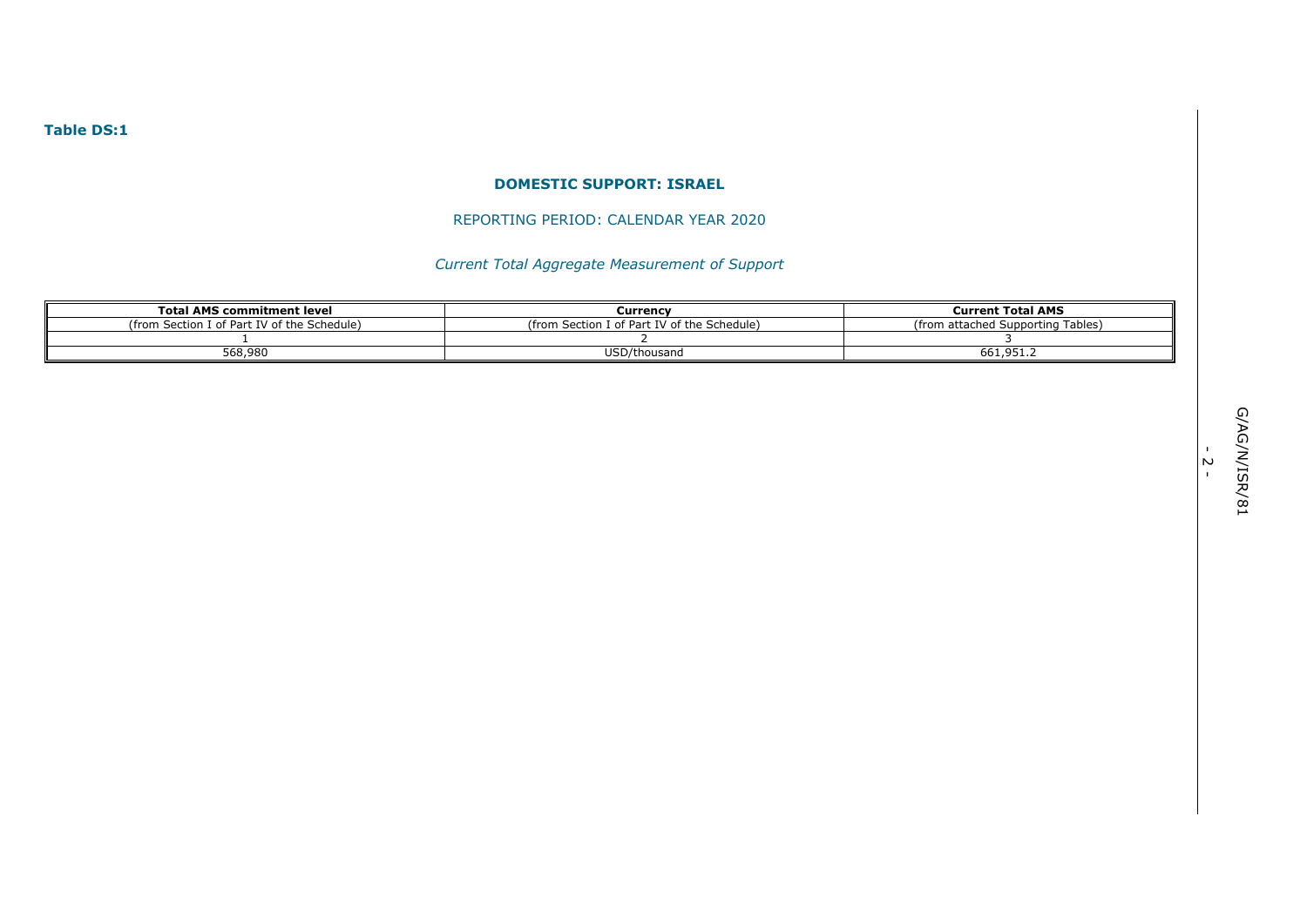# **Supporting Table DS:1**

#### **DOMESTIC SUPPORT: ISRAEL**

# REPORTING PERIOD: CALENDAR YEAR 2020

# *Measures exempt from the reduction commitment - "Green Box"*

| <b>Measure Type</b>                    | Name and description of measure with reference to criteria in<br>Annex 2                                                                                                        | <b>Monetary value</b> | <b>Data Sources</b> | <b>Note</b> |
|----------------------------------------|---------------------------------------------------------------------------------------------------------------------------------------------------------------------------------|-----------------------|---------------------|-------------|
|                                        |                                                                                                                                                                                 | USD, thousand         |                     |             |
|                                        | $\overline{2}$                                                                                                                                                                  |                       | $\overline{4}$      |             |
| 2. General Services                    |                                                                                                                                                                                 |                       |                     |             |
| 2 (a). Research                        | Agriculture Research Center: Improvement of production potential,<br>diversification of agro-industry and post harvest processes: General<br>operation                          | 62,664                | BB-MOA              |             |
|                                        | Agriculture Research Center: Improvement of production potential,<br>diversification of agro-industry and post harvest processes: Infrastructure<br>investments                 | 60,028                | BB-MOA              |             |
|                                        | Agriculture Research Center: Improvement of production potential,<br>diversification of agro-industry and post harvest processes: Research<br>centres and facilities operations | 0                     | <b>BB-MOA</b>       |             |
|                                        | Agriculture Research Center: Improvement of production potential,<br>diversification of agro-industry and post harvest processes: Research funds                                | $\Omega$              | BB-MOA              |             |
|                                        | Chief Scientist Research Fund: Provide grants to agriculture research:<br>General operation for research                                                                        | 28,730                | BB-MOA              |             |
|                                        | Chief Scientist Research Fund: Provide grants to agriculture research:<br>'Kemah' fund - Agriculture Chief Scientist Fund                                                       | 481                   | BB-BARD (Kemah)     |             |
|                                        | Chief Scientist Research Fund: Provide grants to agriculture research:<br>Agriculture by the Torah (Bible)                                                                      | 0                     | BB-MOA              |             |
|                                        | Subtotal:                                                                                                                                                                       | 151,903               |                     |             |
| 2 (b). Pest and disease control        | Services provided for farmers: Plant protection services                                                                                                                        | 8,792                 | BB-MOA              |             |
|                                        | Services provided for farmers: Veterinary services                                                                                                                              | 7,381                 | BB-MOA              |             |
|                                        | Services provided for farmers: Pest prevention activities                                                                                                                       | $\Omega$              | BB-MOA              |             |
|                                        | Services provided for farmers: Plant and animal protection                                                                                                                      | 0                     | <b>BB-MOA</b>       |             |
|                                        | Services provided for farmers: Bovine spongiform Encephalopathy<br>assistance                                                                                                   |                       | BB-MOA              |             |
|                                        | Subtotal:                                                                                                                                                                       | 16,174                |                     |             |
| 2 (c). Training services               | Services provided for farmers: Distribution of information, farmers training<br>and technical assistance.                                                                       | 463                   | BB-MOA              |             |
|                                        | Subtotal:                                                                                                                                                                       | 463                   |                     |             |
| 2 (d). Extension and advisory services | Services provided for farmers: Support to farmers' organizations                                                                                                                | 625                   | BB-MOA              | (1)         |
|                                        | Subtotal:                                                                                                                                                                       | 625                   |                     |             |

ا<br>ب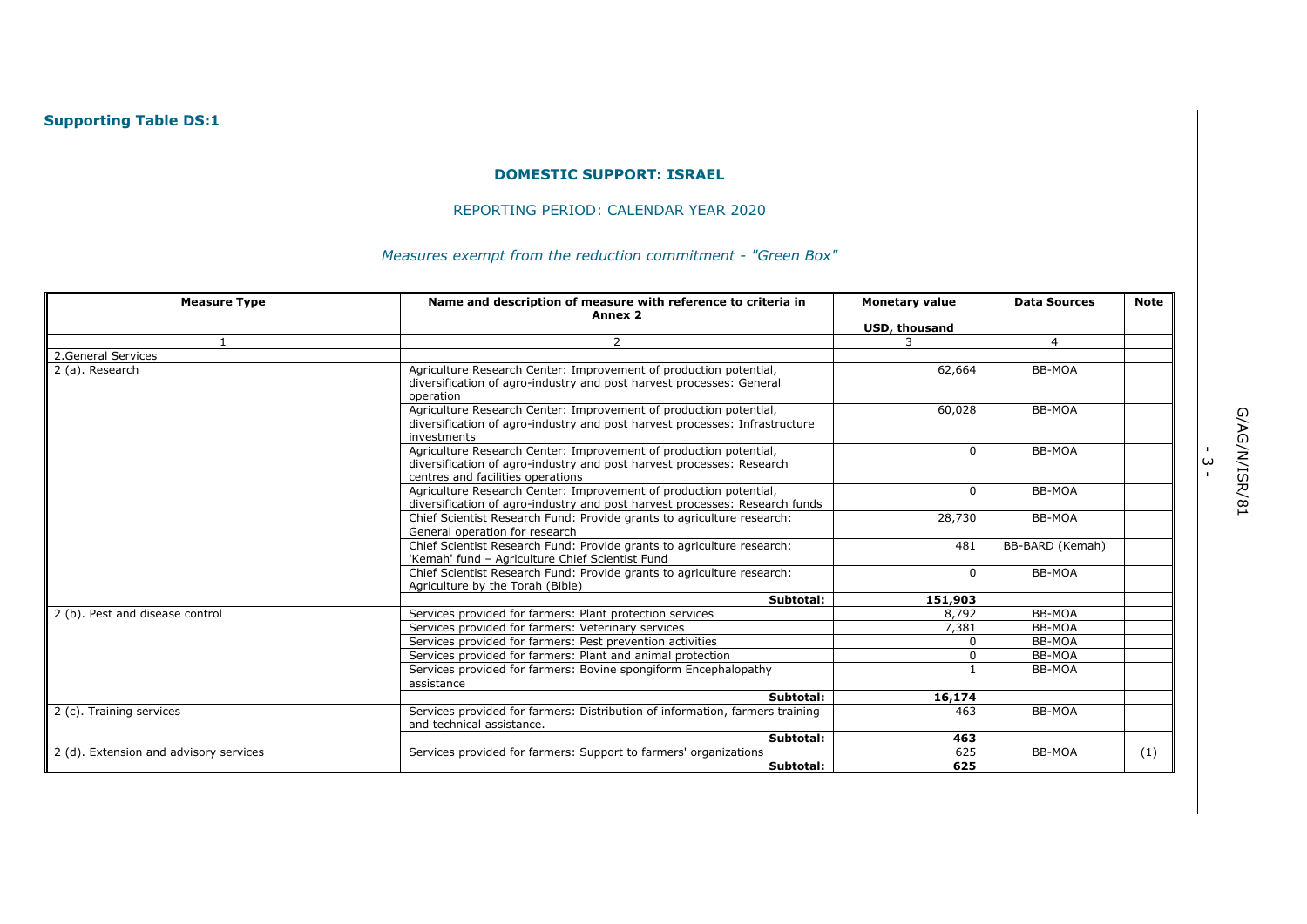| <b>Measure Type</b>                                   | Name and description of measure with reference to criteria in                                                                                                 | <b>Monetary value</b> | <b>Data Sources</b> | <b>Note</b> |
|-------------------------------------------------------|---------------------------------------------------------------------------------------------------------------------------------------------------------------|-----------------------|---------------------|-------------|
|                                                       | Annex <sub>2</sub>                                                                                                                                            |                       |                     |             |
|                                                       |                                                                                                                                                               | USD, thousand         |                     |             |
| $\mathbf{1}$                                          | $\mathcal{P}$                                                                                                                                                 | 3                     | $\overline{4}$      |             |
| 2 (e). Inspection services                            | Services provided for farmers: Inspection and training                                                                                                        | $\mathbf 0$           | <b>BB-MOA</b>       |             |
|                                                       | Subtotal:                                                                                                                                                     | $\mathbf{0}$          |                     |             |
| 2 (f). Marketing and promotion services               | Services provided for farmers: Marketing promotion                                                                                                            | 1,218                 | <b>BB-MOA</b>       |             |
|                                                       | Subtotal:                                                                                                                                                     | 1,218                 |                     |             |
| 2 (g). Infrastructural services                       | Services provided for farmers: Soil conservation and drainage department                                                                                      | 59,909                | <b>BB-MOA</b>       |             |
|                                                       | Services provided for farmers: Investment in agriculture                                                                                                      | 20,083                | BB-MOA              |             |
|                                                       | Subtotal:                                                                                                                                                     | 79,992                |                     |             |
| 2 (h). Other general services                         | General Ministry of Agriculture Operations: Provision of overall<br>management of the Ministry of Agriculture including specialised<br>administrative service | 147,630               | BB-MOA              |             |
|                                                       | Services provided for farmers: National park protection Authority                                                                                             | $\Omega$              | <b>BB-MOA</b>       |             |
|                                                       | Services provided for farmers: Pasture authorities                                                                                                            | 10,746                | BB-MOA              |             |
|                                                       | Services provided for farmers: Districts assistance                                                                                                           | 1,891                 | <b>BB-MOA</b>       |             |
|                                                       | Subtotal:                                                                                                                                                     | 160,267               |                     |             |
|                                                       | <b>Subtotal General Services</b>                                                                                                                              | 410,642               |                     |             |
| 3. Public stockholding for food security purposes     | Cereal Reserve To ensure a reserve for three months of Cereal for<br>emergency purposes                                                                       | 12,430                | BB-MOA              |             |
|                                                       | Melah To ensure a reserve of foodstuff for emergency purposes                                                                                                 | $\Omega$              | <b>BB-MOA</b>       |             |
|                                                       | Subtotal:                                                                                                                                                     | 12,430                |                     |             |
| 5. Direct payments to producers                       |                                                                                                                                                               |                       |                     |             |
| 6. Decoupled income support                           | Galilee law substitute payments Payment for meat of poultry producers in<br>the Galilee area                                                                  | 8,250                 | BB-MOA              | (2)         |
|                                                       | Israeli workers Support to encourage Israeli workers in agriculture                                                                                           | 33                    | <b>BB-MOA</b>       | (3)         |
|                                                       | Subtotal:                                                                                                                                                     | 8,283                 |                     |             |
| 8. Payments for relief from natural disasters         | Natural Disasters Insurance Fund Government allowance in the Natural<br>Disasters Insurance programme                                                         | 23,133                | BB-MOA              |             |
|                                                       | Advances for claims on Insurance Fund Advance payment to farmers not<br>covered by the insurance policy                                                       | 36,089                | BB-MOA              |             |
|                                                       | Natural Disasters Compensation Payment to farmers not covered by the<br>insurance policy                                                                      | 30                    | BB-MOA              | (4)         |
|                                                       | Water cuts payments Compensation for cut in water supply to farmers                                                                                           | $\Omega$              | BB-MOA              |             |
|                                                       | Subtotal:                                                                                                                                                     | 59,252                |                     |             |
| 11. Structural adjustment assistance provided through | Small and medium farmers' loans Governmental guarantees for SME loans                                                                                         | $\Omega$              | BB-MOA              |             |
| investment aids                                       | Subtotal:                                                                                                                                                     | $\mathbf{0}$          |                     |             |
| 12. Environmental programmes                          | Environment reform in the dairy farms Payments to milk producers who                                                                                          | 69                    | BB-MOA              |             |
|                                                       | produce in compliance with environmental requirements                                                                                                         |                       |                     |             |
|                                                       | Jewish Shmita year Environmental programme as part of the agricultural<br>cycle mandated by the Torah                                                         | $\mathbf{0}$          | <b>BB-MOA</b>       | (5)         |
|                                                       | Subtotal:                                                                                                                                                     | 69                    |                     |             |

- 4 -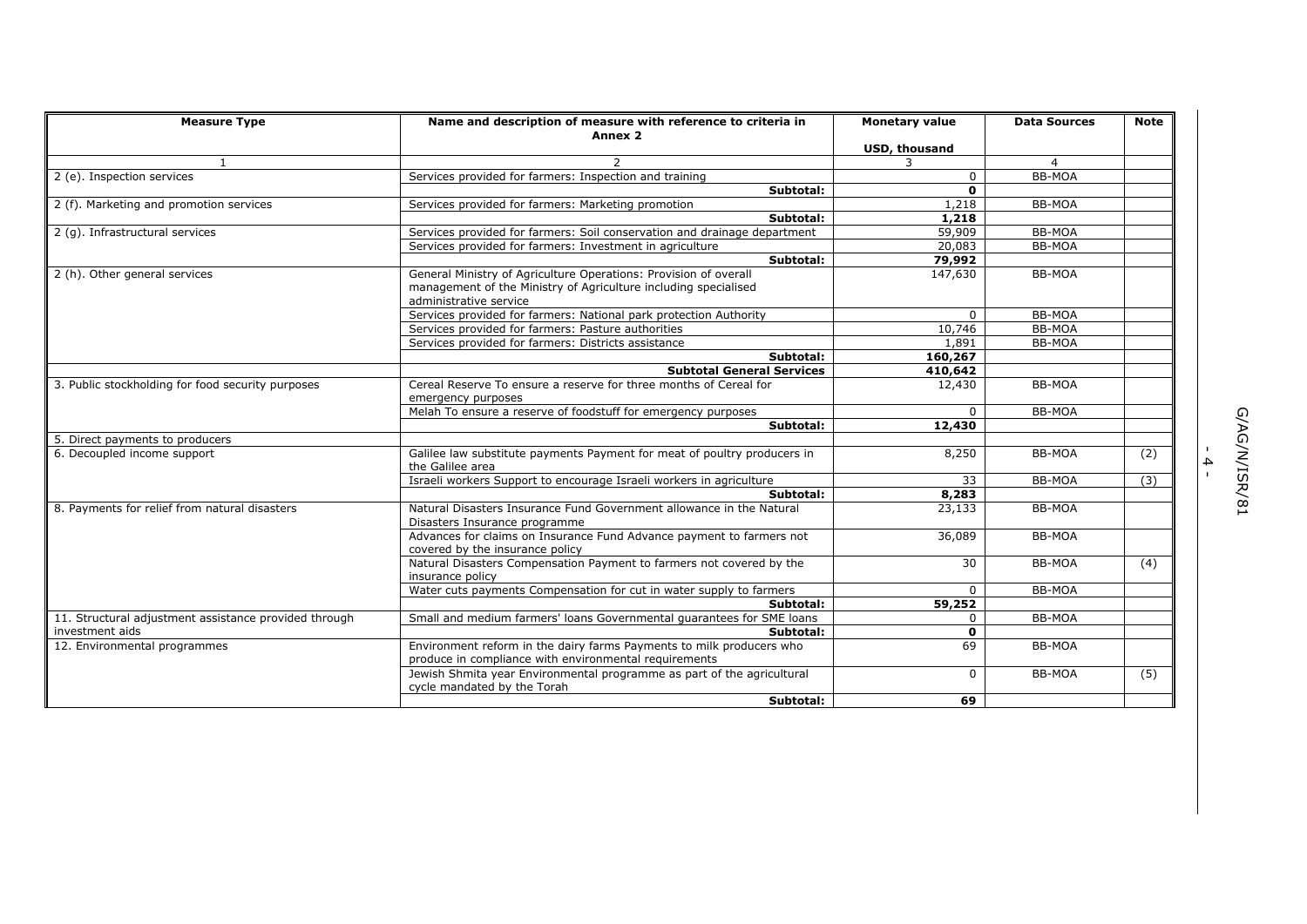| <b>Measure Type</b>                | Name and description of measure with reference to criteria in<br>Annex 2        | <b>Monetary value</b> | <b>Data Sources</b> | <b>Note</b> |
|------------------------------------|---------------------------------------------------------------------------------|-----------------------|---------------------|-------------|
|                                    |                                                                                 | <b>USD, thousand</b>  |                     |             |
|                                    |                                                                                 |                       |                     |             |
| 13. Regional assistance programmes | Rural Department Agreement Specific measure to Kibbutzim and<br>Moshavim.       |                       | BB-MOA              |             |
|                                    | New Settlement Infrastructure Specific measure to New Kibbutzim and<br>Moshavim | 2,552                 | BB-MOA              |             |
|                                    | Subtotal:                                                                       | 2,552                 |                     |             |
| <b>Grand Total Green Box</b>       |                                                                                 | 493,228               |                     |             |

Notes:

(1) G/AG/N/ISR/61.

(2) G/AG/N/ISR/17.

(3) G/AG/N/ISR/54.

(4) G/AG/N/ISR/17.

(5) G/AG/N/ISR/54.

י<br>ה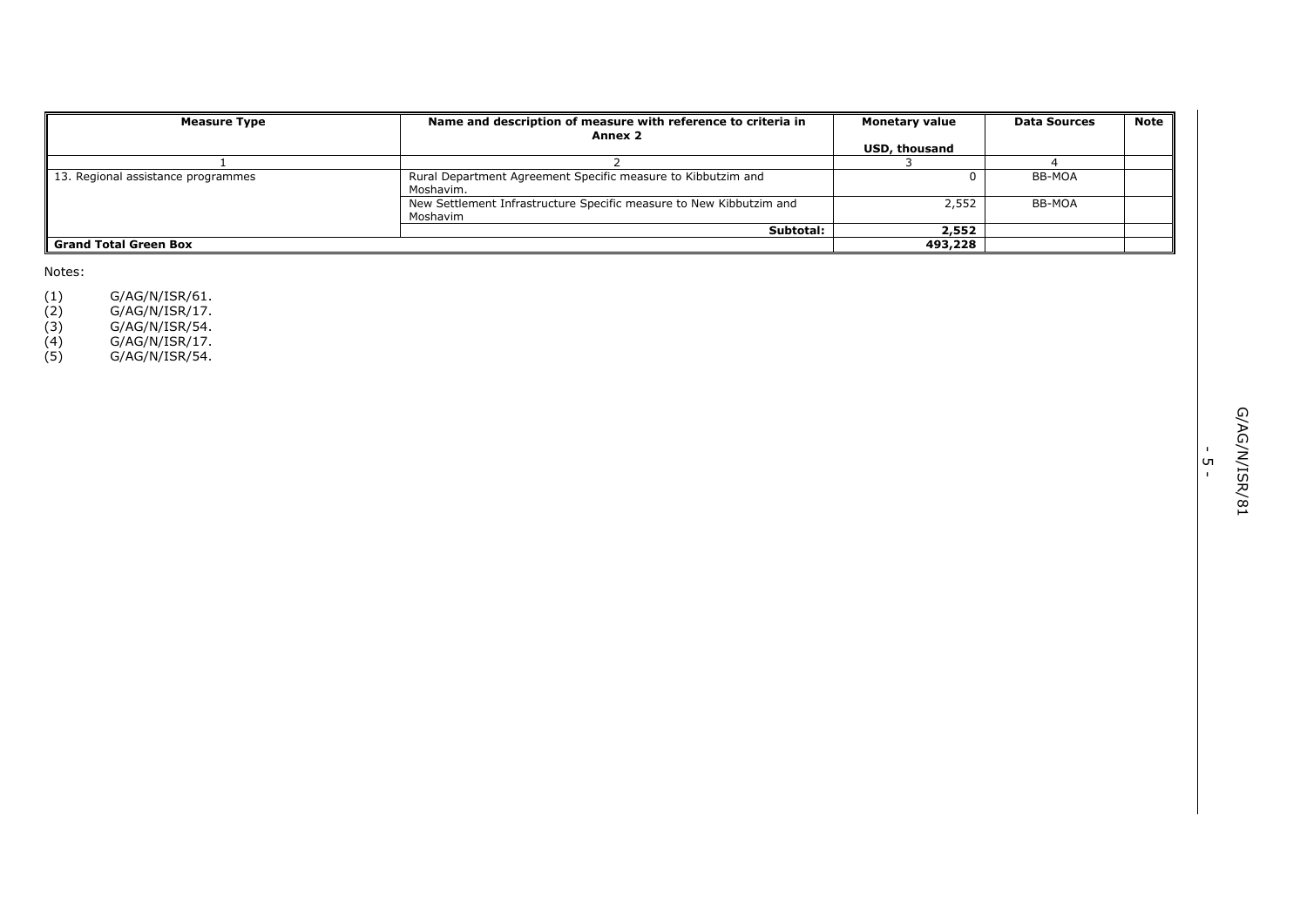## REPORTING PERIOD: CALENDAR YEAR 2020

# *Calculation of the Current Total Aggregate Measurement of Support*

| Description of basic products (including<br>non-product specific AMS) | <b>Product specific</b><br>AMS (from ST DS:5<br>to $DS:7$ ) | <b>Product-specific</b><br><b>Total</b><br><b>EMS (from ST DS:8)</b><br>$(2 + 3)$ |                      | <b>Value of production</b> | Support as a<br>% of value of<br>production | <b>Current Total AMS</b> | Note |
|-----------------------------------------------------------------------|-------------------------------------------------------------|-----------------------------------------------------------------------------------|----------------------|----------------------------|---------------------------------------------|--------------------------|------|
|                                                                       | USD, thousand                                               | USD, thousand                                                                     | <b>USD, thousand</b> | USD, thousand              |                                             | USD, thousand            |      |
|                                                                       |                                                             |                                                                                   |                      |                            |                                             |                          |      |
| Milk                                                                  | 457,499                                                     |                                                                                   | 457,499              | 882,455                    | 51.8%                                       | 457,499                  |      |
| Eggs                                                                  | 204,452.2                                                   |                                                                                   | 204,452.2            | 299,993                    | 68.2%                                       | 204,452.2                |      |
| Meat of poultry                                                       | 0                                                           |                                                                                   |                      | 1,104,589                  | 0%                                          | 0 (de minimis)           |      |
| Cotton                                                                | $\Omega$                                                    |                                                                                   |                      | 19,404                     | 0%                                          | 0 (de minimis)           |      |
| Cereals                                                               | 5,267                                                       |                                                                                   | 5,267                | 80,645                     | 6.5%                                        | 0 (de minimis)           |      |
| Vegetables                                                            | 407                                                         |                                                                                   | 407                  | 1,684,818                  | 0.0%                                        | 0 (de minimis)           |      |
| Fruits other than citrus                                              | 204                                                         |                                                                                   | 204                  | 2,125,279                  | $0.0\%$                                     | 0 (de minimis)           |      |
| Citrus                                                                | 0                                                           |                                                                                   |                      | 424,095                    | 0%                                          | 0 (de minimis)           |      |
| Flowers                                                               | .,721                                                       |                                                                                   | 1,721                | 155,009                    | 1.1%                                        | 0 (de minimis)           |      |
| Meat of bovine                                                        | 211                                                         |                                                                                   | 211                  | 463,883                    | $0.1\%$                                     | 0 (de minimis)           |      |
| Non-product-specific AMS(from ST/DS:9)                                |                                                             |                                                                                   | 32,280               | 8,971,834                  | 0.36%                                       | 0 (de minimis)           |      |
| <b>TOTAL</b>                                                          |                                                             |                                                                                   |                      |                            |                                             | 661,951.2                |      |

י<br>-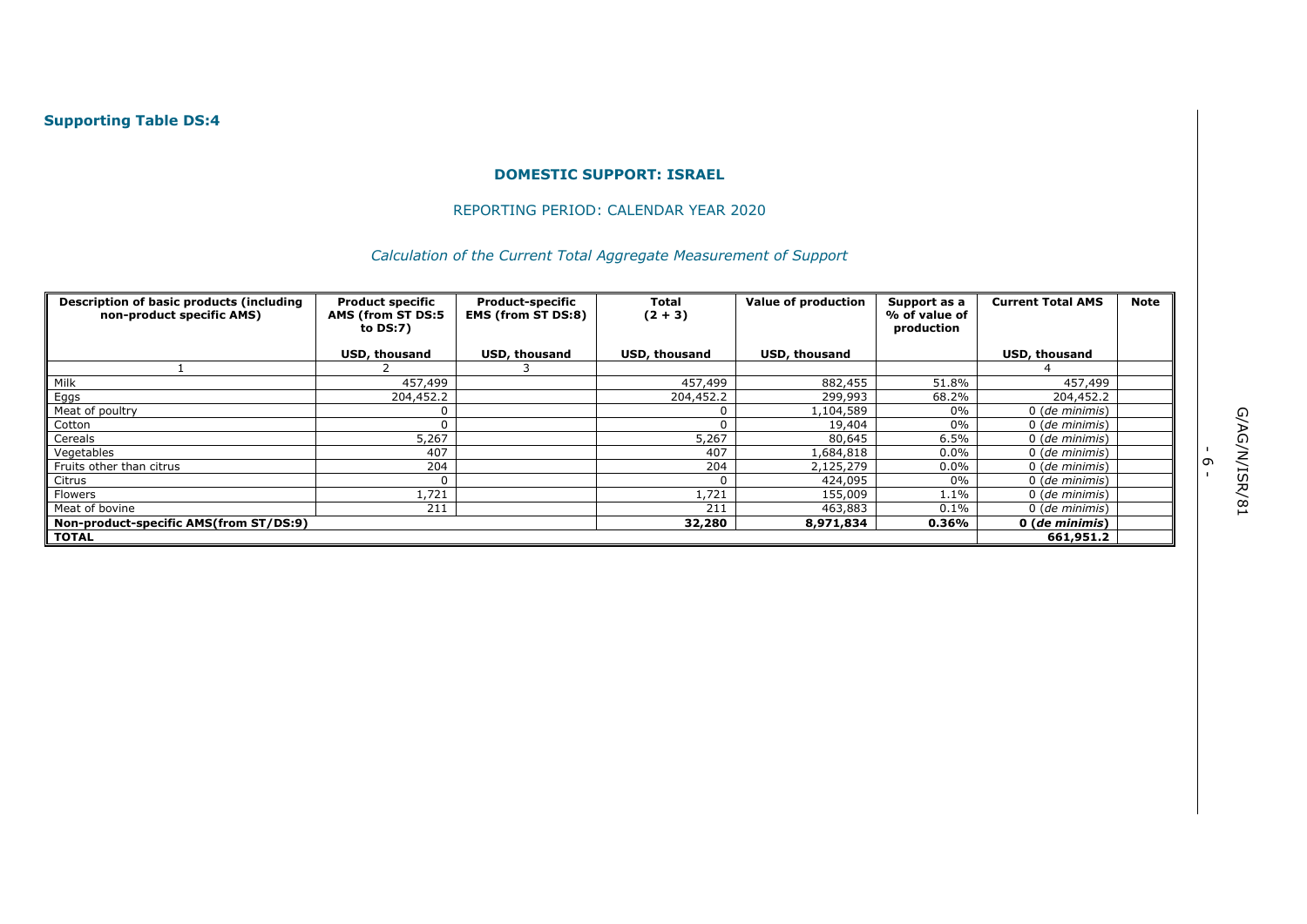## REPORTING PERIOD: CALENDAR YEAR 2020

*Product-Specific Aggregate Measurements of Support: Market Price Support* 

| <b>Description of basic</b> |             | <b>Reporting Year</b> |                | <b>Measure</b>                                       | <b>Applied</b>        | <b>External</b>                                | <b>Eligible production</b> | <b>Associated fees</b> | <b>Total market</b>            | <b>Data</b>             | <b>Note</b>      |
|-----------------------------|-------------|-----------------------|----------------|------------------------------------------------------|-----------------------|------------------------------------------------|----------------------------|------------------------|--------------------------------|-------------------------|------------------|
| products                    | <b>Type</b> | From                  | To             | <b>Types</b>                                         | administered<br>price | reference<br>price<br>(generally<br>from AGST) |                            | / levies               | price support<br>$((4-5)*6)-7$ | <b>Sources</b>          |                  |
|                             |             |                       |                |                                                      | <b>USD</b>            | <b>USD</b>                                     |                            | <b>USD, thousand</b>   | <b>USD, thousand</b>           |                         |                  |
| $\mathbf{1}$                |             | $\overline{2}$        |                | 3                                                    | $\overline{4}$        | 5                                              | 6                          | $\overline{7}$         |                                | 9                       |                  |
| eggs                        | <b>CY</b>   | $01 - 01 - 20$        | $31 - 12 - 20$ | Production<br>quotas and<br>quaranteed<br>min. price | $0.1$ /Tonne          | 0.0/Tonne                                      | 2,177,657 thousand Tonnes  |                        |                                | 189,456.2 Poultry Board | (1)              |
| <b>Total Eggs</b>           |             |                       |                |                                                      |                       |                                                |                            |                        | 189,456.2                      |                         |                  |
| tomatoes                    | CY          | $01 - 01 - 20$        | $31 - 12 - 20$ | absorption of<br>surplus                             | 0/Tonne               | 257/Tonne                                      | 0 hundred Tonnes           |                        |                                | Plants Board            | (2)              |
| cucumbers                   | <b>CY</b>   | $01 - 01 - 20$        | $31 - 12 - 20$ | absorption of<br>surplus                             | 0/Tonne               | 333/Tonne                                      | 0 thousand Tonnes          |                        |                                | Plants Board            | (3)              |
| onions                      | <b>CY</b>   | $01 - 01 - 20$        | $31 - 12 - 20$ | absorption of<br>surplus                             | 0/Tonne               | 208/Tonne                                      | 0 thousand Tonnes          |                        |                                | Plants Board            | $\overline{(4)}$ |
| potatoes                    | CY          | $01 - 01 - 20$        | $31 - 12 - 20$ | absorption of<br>surplus                             | 0/Tonne               | 303/Tonne                                      | 0 thousand Tonnes          |                        |                                | Plants Board            | (5)              |
| Total Vegetables            |             |                       |                |                                                      |                       |                                                |                            |                        | $\mathbf{0}$                   |                         |                  |
| meat of poultry             | CY          | $01 - 01 - 20$        | $31 - 12 - 20$ | Production<br>quotas and<br>quaranteed<br>min. price | 0/Tonne               | 1354/Tonne                                     | 0 thousand Tonnes          |                        |                                | Poultry Board           | (6)              |
| Total Meat of poultry       |             |                       |                |                                                      |                       |                                                |                            |                        | $\Omega$                       |                         |                  |
| milk - tradable             | CY          | $01 - 01 - 20$        | $31 - 12 - 20$ | Production<br>quotas and<br>guaranteed<br>min. price | 453/Tonne             | 157/Tonne                                      | 847 thousand Tonnes        |                        |                                | 250,712 Dairy Board     | (7)              |
| milk - non-tradable         | CY          | $01 - 01 - 20$        | $31 - 12 - 20$ | Production<br>quotas and<br>guaranteed<br>min. price | 453/Tonne             | 157/Tonne                                      | 697 thousand Tonnes        |                        |                                | 206,312 Dairy Board     | (8)              |
| <b>Total Milk</b>           |             |                       |                |                                                      |                       |                                                |                            |                        | 457,024                        |                         |                  |

- 7 -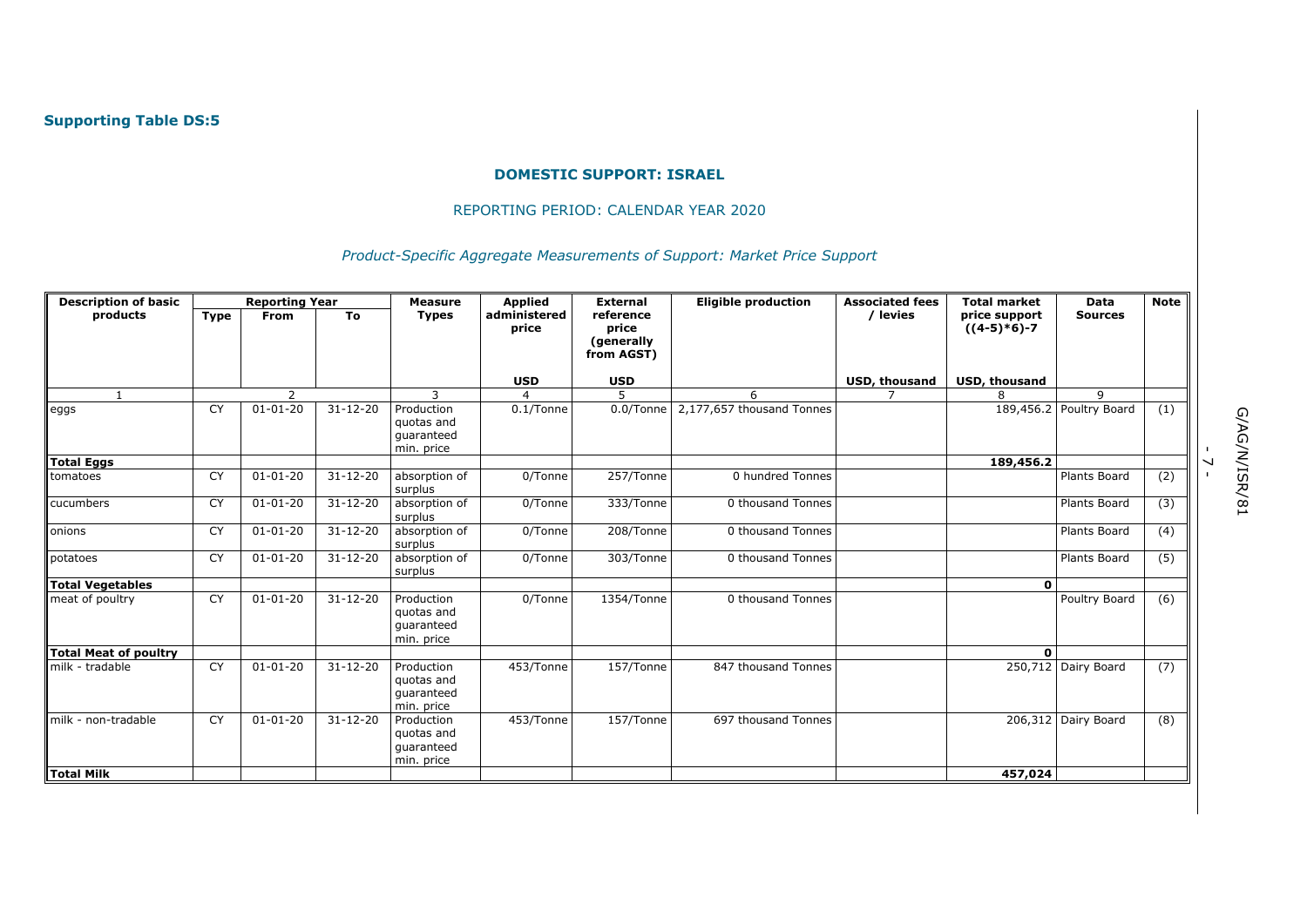#### Notes:

- (1) "Eligible production" is total annual production.<br>(2) The Plants Board no longer applies absorption c
- (2) The Plants Board no longer applies absorption of surplus practices.<br>
(3) The Plants Board no longer applies absorption of surplus practices.
- (3) The Plants Board no longer applies absorption of surplus practices.<br>
(4) The Plants Board no longer applies absorption of surplus practices.
- (4) The Plants Board no longer applies absorption of surplus practices.<br>(5) The Plants Board no longer applies absorption of surplus practices.
- 
- (5) The Plants Board no longer applies absorption of surplus practices.<br>(6) The Poultry Board no longer sets production quotas for poultry mea
- (6) The Poultry Board no longer sets production quotas for poultry meat.<br>(7) Fligible production" is the total annual production quota. According to (7) "Eligible production" is the total annual production quota. According to FAO's Gateway to Dairy Production (http://www.fao.org/dairy-production-products/socioeconomics/markets-and-trade/), milk products can be classified into non-tradable fluid and tradable, manufactured products.
- (8) "Eligible production" is the total annual production quota. According to FAO's Gateway to Dairy Production (http://www.fao.org/dairy-production-products/socioeconomics/markets-and-trade/), milk products can be classified into non-tradable fluid and tradable, manufactured products.

-  $\frac{8}{1}$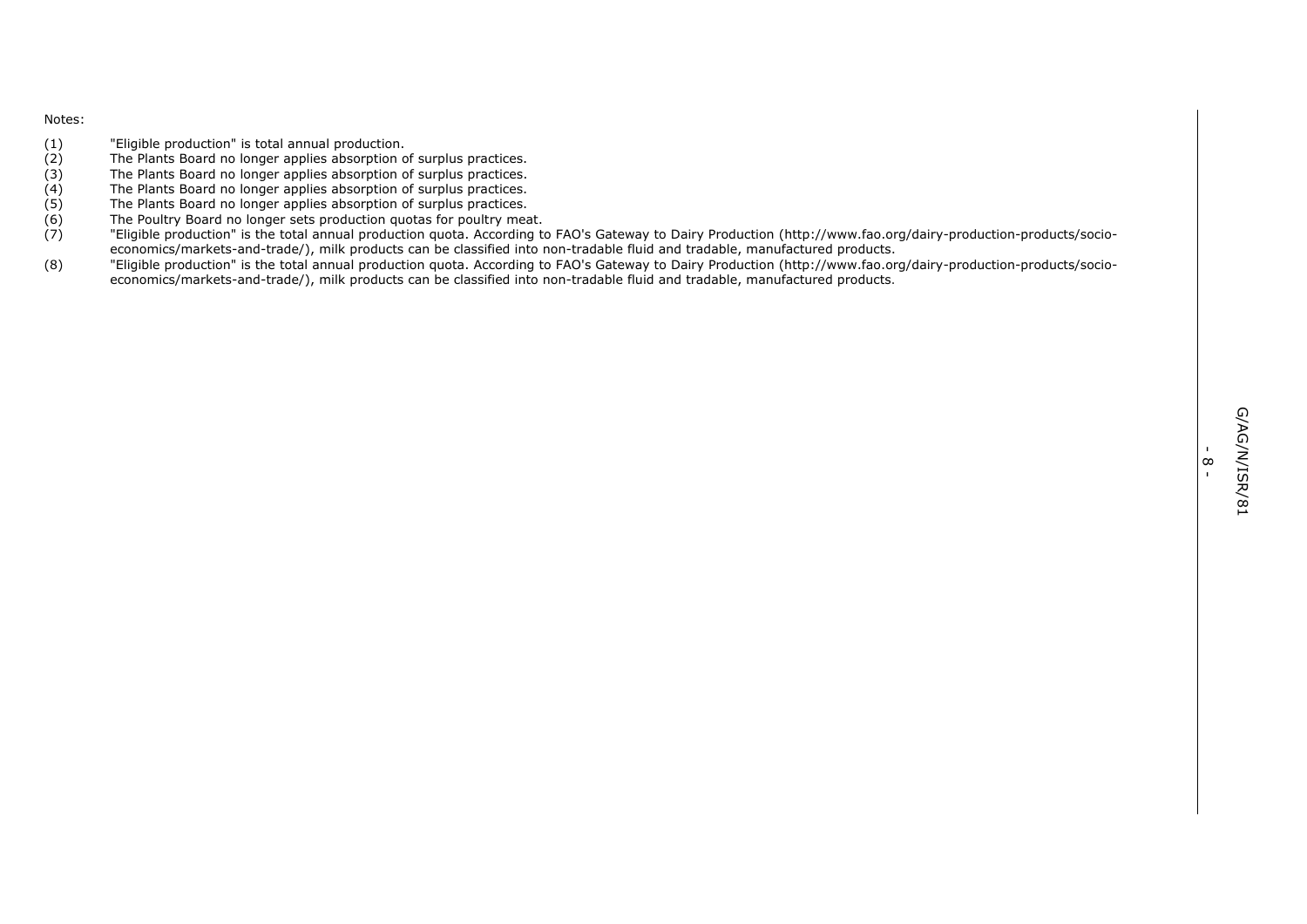#### REPORTING PERIOD: CALENDAR YEAR 2020

# *Product-Specific Aggregate Measurements of Support: Non-Exempt Direct Payments*

| <b>Description</b><br>of basic<br>products | <b>Reporting Year</b> |                | <b>Measure</b><br><b>Types</b> | <b>Applied</b><br>administered<br>price | <b>External</b><br>reference<br>price<br>(generally<br>from | Eligible<br>production | <b>Total price</b><br>related direct<br>payments<br>$((4-5)*6)$ | Other non<br>exempt direct<br>payments | <b>Associated</b><br>fees / levies | <b>Total direct</b><br>payment<br>$(7+8-9)$ | <b>Data</b><br><b>Sources</b> | <b>Note</b>   |  |
|--------------------------------------------|-----------------------|----------------|--------------------------------|-----------------------------------------|-------------------------------------------------------------|------------------------|-----------------------------------------------------------------|----------------------------------------|------------------------------------|---------------------------------------------|-------------------------------|---------------|--|
|                                            |                       |                |                                |                                         |                                                             | AGST)                  |                                                                 |                                        |                                    |                                             |                               |               |  |
|                                            |                       |                |                                |                                         | <b>USD</b>                                                  | <b>USD</b>             |                                                                 | USD, thousand                          | <b>USD, thousand</b>               | <b>USD, thousand</b>                        | USD, thousand                 |               |  |
|                                            | <b>Type</b>           | From           | To                             |                                         |                                                             |                        |                                                                 |                                        |                                    |                                             |                               |               |  |
|                                            |                       | $\mathcal{D}$  |                                | $\mathbf{z}$                            | $\overline{4}$                                              | 5                      | 6                                                               | $\overline{7}$                         | 8                                  | 9                                           | 10                            | 11            |  |
| milk                                       | CY                    | $01 - 01 - 20$ | $31 - 12 - 20$                 | dairy farm<br>reform                    |                                                             |                        |                                                                 |                                        | 475                                |                                             | 475                           | <b>BB-MOA</b> |  |
| <b>Total Milk</b>                          |                       |                |                                |                                         |                                                             |                        |                                                                 |                                        |                                    |                                             | 475                           |               |  |
| eggs                                       | CY                    | $01 - 01 - 20$ | $31 - 12 - 20$                 | deficiency<br>payment                   |                                                             |                        |                                                                 |                                        | 121                                |                                             | 121                           | <b>BB-MOA</b> |  |
| eggs                                       | $\overline{CY}$       | $01 - 01 - 20$ | $31 - 12 - 20$                 | Galilee<br>Law                          |                                                             |                        |                                                                 |                                        | 14,875                             |                                             | 14,875                        | <b>BB-MOA</b> |  |
| <b>Total Eggs</b>                          |                       |                |                                |                                         |                                                             |                        |                                                                 |                                        |                                    |                                             | 14,996                        |               |  |
| meat of<br>poultry                         | CY                    | $01 - 01 - 20$ | $31 - 12 - 20$                 | investment<br>program                   |                                                             |                        |                                                                 |                                        | $\Omega$                           |                                             | $\mathbf{0}$                  | <b>BB-MOA</b> |  |
| meat of<br>poultry                         | CY                    | $01 - 01 - 20$ | $31 - 12 - 20$                 | Galilee<br>Law                          |                                                             |                        |                                                                 |                                        | $\mathbf 0$                        |                                             | $\Omega$                      | BB-MOA        |  |
| <b>Total Meat</b><br>of poultry            |                       |                |                                |                                         |                                                             |                        |                                                                 |                                        |                                    |                                             | $\mathbf{0}$                  |               |  |
| cotton                                     | CY                    | $01 - 01 - 20$ | $31 - 12 - 20$                 | investment<br>program                   |                                                             |                        |                                                                 |                                        | $\mathbf 0$                        |                                             | $\mathbf 0$                   | BB-MOA        |  |
| <b>Total</b><br><b>Cotton</b>              |                       |                |                                |                                         |                                                             |                        |                                                                 |                                        |                                    |                                             | $\mathbf 0$                   |               |  |
| cereals                                    | CY                    | $01 - 01 - 20$ | $31 - 12 - 20$                 | investment<br>program                   |                                                             |                        |                                                                 |                                        | 116                                |                                             | 116                           | <b>BB-MOA</b> |  |
| cereals                                    | CY                    | $01 - 01 - 20$ | $31 - 12 - 20$                 | income<br>insurance                     |                                                             |                        |                                                                 |                                        | 5,151                              |                                             | 5,151                         | <b>BB-MOA</b> |  |
| <b>Total</b><br><b>Cereals</b>             |                       |                |                                |                                         |                                                             |                        |                                                                 |                                        |                                    |                                             | 5,267                         |               |  |
| vegetables                                 | CY                    | $01 - 01 - 20$ | $31 - 12 - 20$                 | grower<br>support                       |                                                             |                        |                                                                 |                                        | 0                                  |                                             | 0                             | <b>BB-MOA</b> |  |
| vegetables                                 | CY                    | $01 - 01 - 20$ | $31 - 12 - 20$                 | investment<br>program                   |                                                             |                        |                                                                 |                                        | 407                                |                                             | 407                           | BB-MOA        |  |

.<br>م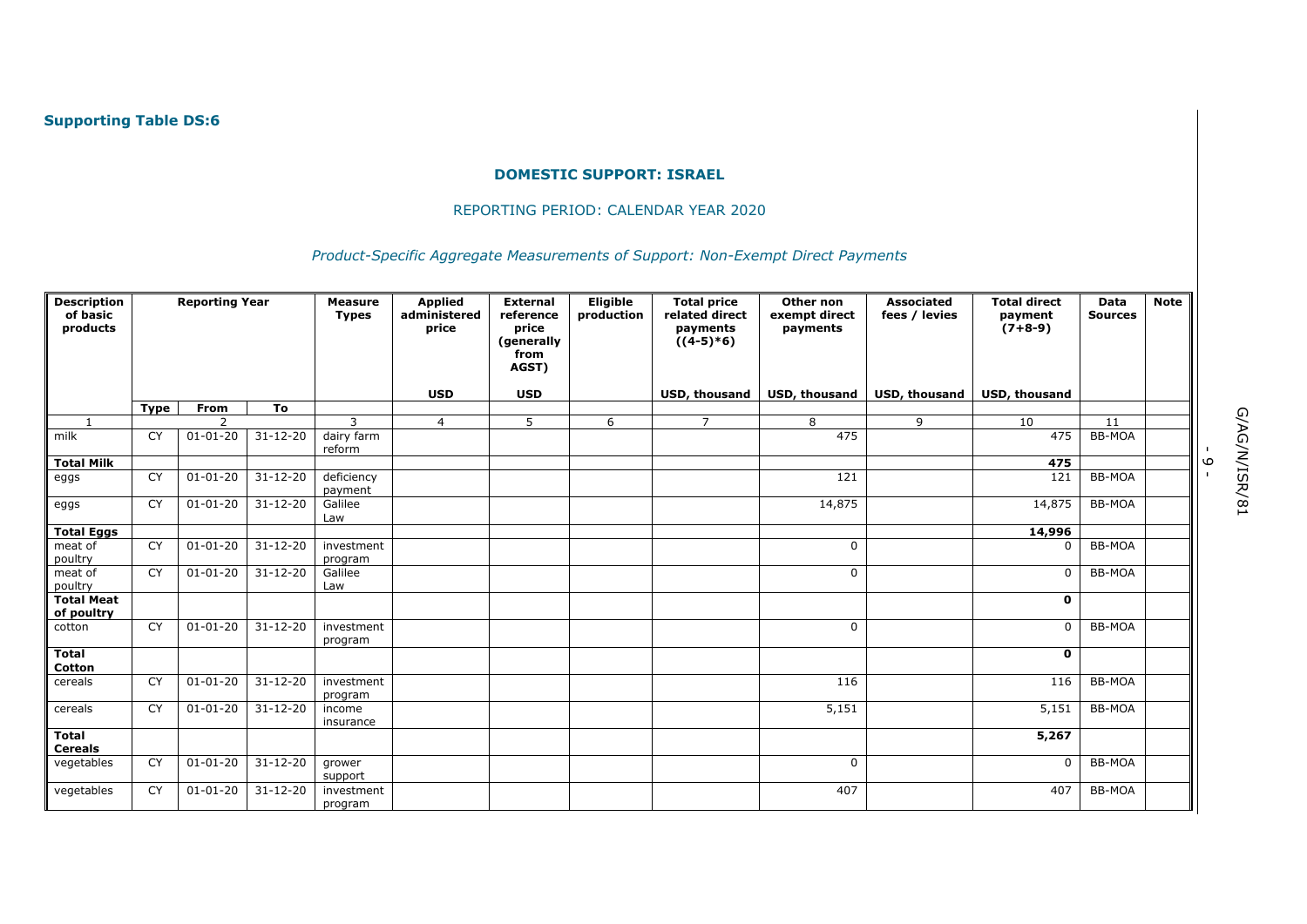| <b>Description</b><br>of basic<br>products            | <b>Reporting Year</b> |                | <b>Measure</b><br><b>Types</b> | <b>Applied</b><br>administered<br>price | <b>External</b><br>reference<br>price<br>(generally<br>from<br>AGST) | Eligible<br>production | <b>Total price</b><br>related direct<br>payments<br>$((4-5)*6)$ | Other non<br>exempt direct<br>payments | <b>Associated</b><br>fees / levies | <b>Total direct</b><br>payment<br>$(7+8-9)$ | Data<br><b>Sources</b> | <b>Note</b>   |  |
|-------------------------------------------------------|-----------------------|----------------|--------------------------------|-----------------------------------------|----------------------------------------------------------------------|------------------------|-----------------------------------------------------------------|----------------------------------------|------------------------------------|---------------------------------------------|------------------------|---------------|--|
|                                                       |                       |                |                                |                                         | <b>USD</b>                                                           | <b>USD</b>             |                                                                 | <b>USD, thousand</b>                   | <b>USD, thousand</b>               | <b>USD, thousand</b>                        | <b>USD, thousand</b>   |               |  |
|                                                       | <b>Type</b>           | From           | To                             |                                         |                                                                      |                        |                                                                 |                                        |                                    |                                             |                        |               |  |
|                                                       |                       | $\mathcal{D}$  |                                | 3                                       | $\overline{4}$                                                       | 5                      | 6                                                               | $\overline{7}$                         | 8                                  | 9                                           | 10                     | 11            |  |
| <b>Total</b>                                          |                       |                |                                |                                         |                                                                      |                        |                                                                 |                                        |                                    |                                             | 407                    |               |  |
| <b>Vegetables</b>                                     |                       |                |                                |                                         |                                                                      |                        |                                                                 |                                        |                                    |                                             |                        |               |  |
| fruits other<br>than citrus                           | CY                    | $01 - 01 - 20$ | $31 - 12 - 20$                 | Marketing<br>Board                      |                                                                      |                        |                                                                 |                                        | $\mathbf 0$                        |                                             | $\mathbf 0$            | <b>BB-MOA</b> |  |
| fruits other<br>than citrus                           | <b>CY</b>             | $01 - 01 - 20$ | $31 - 12 - 20$                 | grower<br>support                       |                                                                      |                        |                                                                 |                                        | $\mathbf 0$                        |                                             | $\mathbf 0$            | <b>BB-MOA</b> |  |
| fruits other<br>than citrus                           | CY                    | $01 - 01 - 20$ | $31 - 12 - 20$                 | investment<br>program                   |                                                                      |                        |                                                                 |                                        | 204                                |                                             | 204                    | <b>BB-MOA</b> |  |
| <b>Total</b><br><b>Fruits</b><br>other than<br>citrus |                       |                |                                |                                         |                                                                      |                        |                                                                 |                                        |                                    |                                             | 204                    |               |  |
| citrus                                                | CY                    | $01 - 01 - 20$ | $31 - 12 - 20$                 | investment<br>program                   |                                                                      |                        |                                                                 |                                        | $\Omega$                           |                                             | $\mathbf 0$            | <b>BB-MOA</b> |  |
| <b>Total</b><br><b>Citrus</b>                         |                       |                |                                |                                         |                                                                      |                        |                                                                 |                                        |                                    |                                             | $\mathbf 0$            |               |  |
| flowers                                               | CY                    | $01 - 01 - 20$ | $31 - 12 - 20$                 | investment<br>program                   |                                                                      |                        |                                                                 |                                        | 902                                |                                             | 902                    | BB-MOA        |  |
| flowers                                               | CY                    | $01 - 01 - 20$ | $31 - 12 - 20$                 | grower<br>support                       |                                                                      |                        |                                                                 |                                        | 819                                |                                             | 819                    | <b>BB-MOA</b> |  |
| <b>Total</b><br><b>Flowers</b>                        |                       |                |                                |                                         |                                                                      |                        |                                                                 |                                        |                                    |                                             | 1,721                  |               |  |
| meat of<br>bovine                                     | CY                    | $01 - 01 - 20$ | $31 - 12 - 20$                 | investment<br>program                   |                                                                      |                        |                                                                 |                                        | 8                                  |                                             | 8                      | <b>BB-MOA</b> |  |
| meat of<br>bovine                                     | CY                    | $01 - 01 - 20$ | $31 - 12 - 20$                 | herd aid                                |                                                                      |                        |                                                                 |                                        | 203                                |                                             | 203                    | <b>BB-MOA</b> |  |
| <b>Total Meat</b><br>of bovine                        |                       |                |                                |                                         |                                                                      |                        |                                                                 |                                        |                                    |                                             | 211                    |               |  |

- 10 -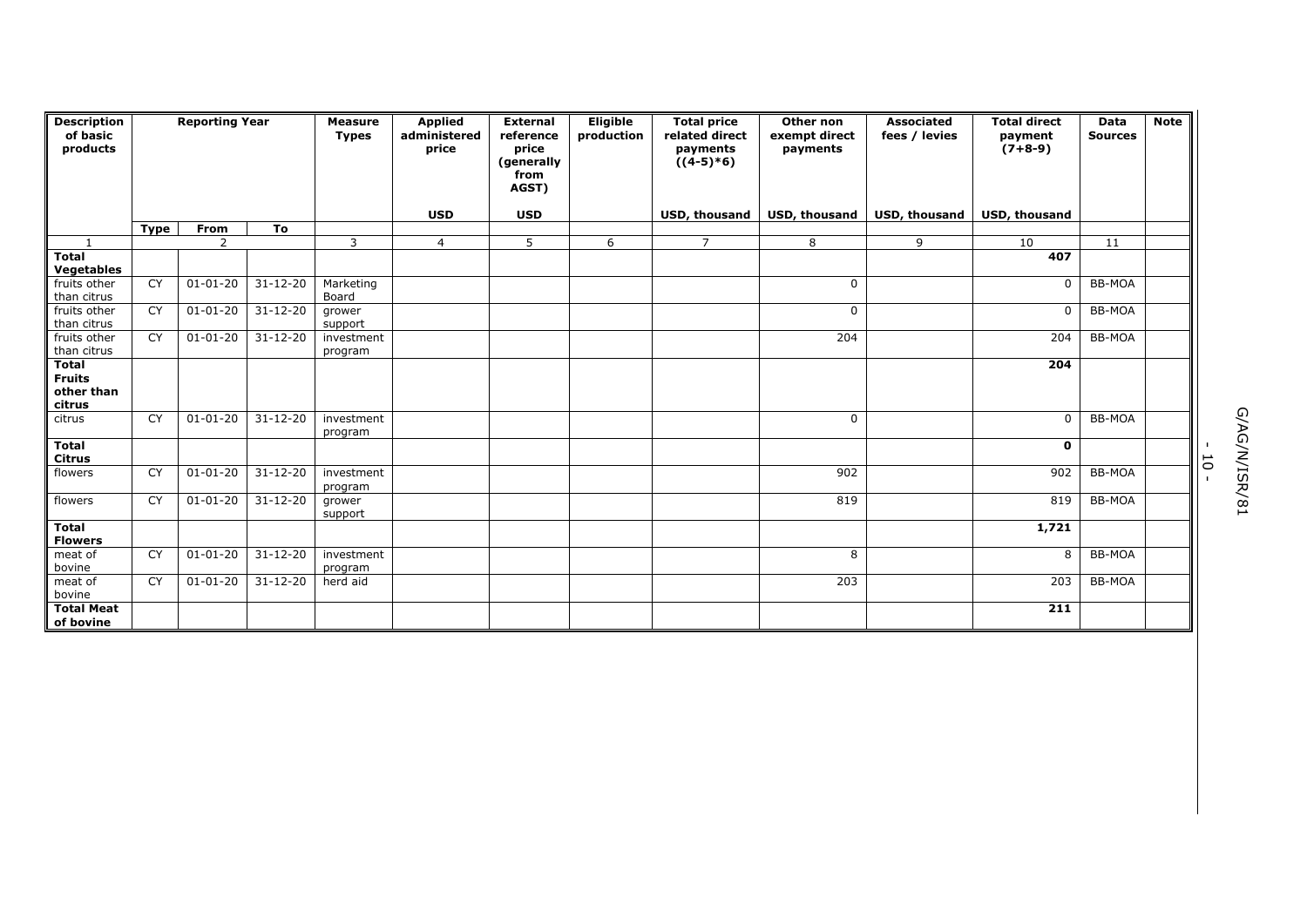#### REPORTING PERIOD: CALENDAR YEAR 2020

*Product-Specific Aggregate Measurements of Support: Other Product-Specific Support and Total Product-Specific AMS* 

| <b>Description</b> |      | <b>Reporting Year</b> |    | <b>Measure</b> | Other         | Other product | <b>Associated</b> | <b>Total other</b> | <b>Market price</b> | Non-exempt    | <b>Total AMS</b> | Data           | <b>Note</b> |
|--------------------|------|-----------------------|----|----------------|---------------|---------------|-------------------|--------------------|---------------------|---------------|------------------|----------------|-------------|
| of basic           | Type | <b>From</b>           | To | <b>Types</b>   | product-      | specific      | fees /            | product-           | support (from       | direct        | $(7+8+9)$        | <b>Sources</b> |             |
| products           |      |                       |    |                | specific      | support (with | levies            | specific           | <b>ST DS:5)</b>     | payments      |                  |                |             |
|                    |      |                       |    |                | budgetary     | calculation   |                   | support $(4+5-$    |                     | (from ST      |                  |                |             |
|                    |      |                       |    |                | outlays       | details)      |                   | 6)                 |                     | DS:6)         |                  |                |             |
|                    |      |                       |    |                |               |               |                   |                    | USD, thousand       |               |                  |                |             |
|                    |      |                       |    |                | USD, thousand | USD, thousand |                   | USD, thousand      |                     | USD, thousand | USD, thousand    |                |             |
| $\overline{1}$     |      | $\overline{2}$        |    | 3              | 4             | 5             | 6                 |                    | 8                   | 9             | 10               | 11             |             |
| <b>Total Eggs</b>  |      |                       |    |                |               |               |                   |                    | 189,456.2           | 14,996        | 204,452.2        |                |             |
| <b>Total Meat</b>  |      |                       |    |                |               |               |                   |                    |                     | 0             | 0                |                |             |
| of poultry         |      |                       |    |                |               |               |                   |                    |                     |               |                  |                |             |
| <b>Total Milk</b>  |      |                       |    |                |               |               |                   |                    | 457,024             | 475           | 457,499          |                |             |
| <b>Total</b>       |      |                       |    |                |               |               |                   |                    |                     | 0             | 0                |                |             |
| Cotton             |      |                       |    |                |               |               |                   |                    |                     |               |                  |                |             |
| <b>Total</b>       |      |                       |    |                |               |               |                   |                    |                     | 5,267         | 5,267            |                |             |
| <b>Cereals</b>     |      |                       |    |                |               |               |                   |                    |                     |               |                  |                |             |
| Total              |      |                       |    |                |               |               |                   |                    |                     | 407           | 407              |                |             |
| <b>Vegetables</b>  |      |                       |    |                |               |               |                   |                    |                     |               |                  |                |             |
| <b>Total</b>       |      |                       |    |                |               |               |                   |                    |                     | 204           | 204              |                |             |
| <b>Fruits</b>      |      |                       |    |                |               |               |                   |                    |                     |               |                  |                |             |
| other than         |      |                       |    |                |               |               |                   |                    |                     |               |                  |                |             |
| citrus             |      |                       |    |                |               |               |                   |                    |                     |               |                  |                |             |
| <b>Total</b>       |      |                       |    |                |               |               |                   |                    |                     | 0             | 0                |                |             |
| <b>Citrus</b>      |      |                       |    |                |               |               |                   |                    |                     |               |                  |                |             |
| <b>Total</b>       |      |                       |    |                |               |               |                   |                    |                     | 1,721         | 1,721            |                |             |
| <b>Flowers</b>     |      |                       |    |                |               |               |                   |                    |                     |               |                  |                |             |
| <b>Total Meat</b>  |      |                       |    |                |               |               |                   |                    |                     | 211           | 211              |                |             |
| of bovine          |      |                       |    |                |               |               |                   |                    |                     |               |                  |                |             |

- 11 -